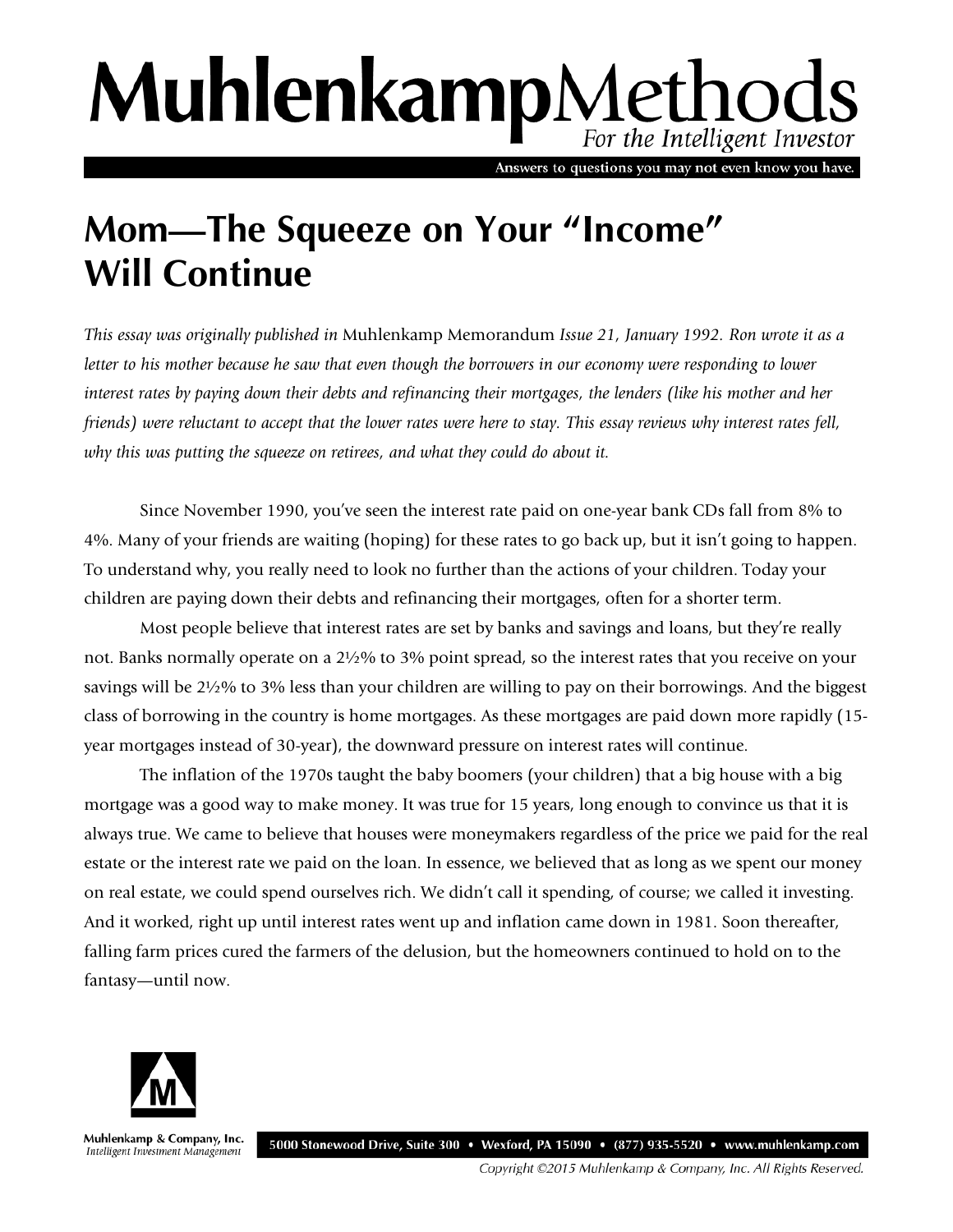#### **The Public Changes Its Mind**

For the past five years, you have heard and read our arguments in "Wake Up, America—Houses Don't Make You Money!" You have seen our chart depicting the costs of home mortgages vs. house price inflation, which we've been foisting on friends and family alike. What has changed in the past year is that much of the public now realizes house prices don't always go up. As long as people believed that a big house was a good investment (regardless of interest rates) they were willing to pay 10%–11% rates on a mortgage. With the help of the recession, that conviction died in the past year. As recently as November 1990 mortgage rates were still 10½% and CDs were 8%. So this realization and the current incentive to refinance is only a few months old. The incentive to refinance is still "news" and receives extensive coverage in your local newspaper. And any mortgage written in the past 10 years is now susceptible to being refinanced at lower rates.

Conversations with banks and savings and loans indicate to us that only about 20%–30% of eligible mortgages have been refinanced to date. Of these, roughly 20% have opted for 15- to 20-year mortgages (as Sis has done). If this is truly a trend, it has a long way to go, and it will continue to drive rates even lower. Trend or not, you can monitor its progress by simply talking to your children and to your friends about their children. As long as mortgages are being refinanced for shorter periods, the increased monthly principal payments will keep downward pressure on rates. As long as mortgages are being refinanced at lower rates, these new lower rates will be reinforced. Fixed-rate mortgages are refinanced down, not up, which is why many homeowners are now replacing their adjustable-rate mortgages with fixed-rate mortgages.

When you remember that in the 1950s and 1960s, mortgage rates were 4½% and passbook savings were 2%, you get a good idea of where rates may be headed. As recently as 1972, the treasurer of the insurance company where I worked adamantly maintained that normal mortgage rates were 4½%. Each of us who has a mortgage will do our best to drive rates back to those levels.

Meanwhile . . . on the other side of the ledger, you and your friends have seen CD rates drop from 8% to 4%. (I almost said "seen CD rates drop through the floor," but the floor is likely to be on the order of 2%.) This has been a shock to those who had come to believe that "normal" CD rates were 8% (and who relied on such rates for their income). But such high rates were an anomaly of the 1980s. They resulted from the high inflation rates of the 1970s and the baby boomer belief that such inflation rates were normal. I have argued above that inflation and inflationary expectations (in housing at least) have just died. If so, "normal" CD rates may be 2%, and other short-term "riskless" instruments may reach similar levels.



Muhlenkamp & Company, Inc. Intelligent Investment Management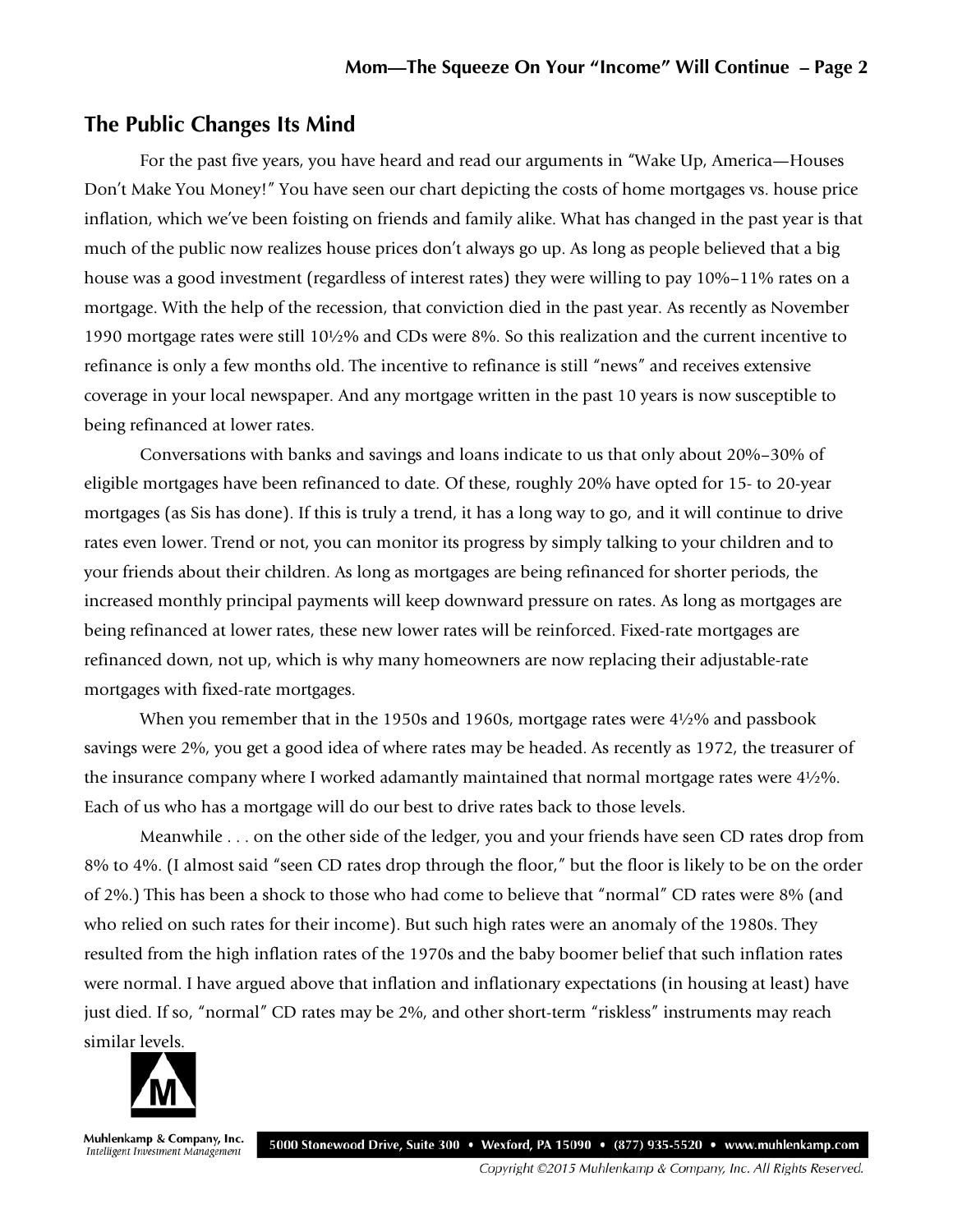#### **Changing Your Mind**

Mom, you said last week that you wouldn't change your lifestyle in response to lower interest rates on CDs. You needn't . . . provided you change your mind about the acceptability of various kinds of investments. For background, please reread our essays from 1989 titled "The Inflation Time Bomb," "Defusing the Inflation Time Bomb," and "What Is Risk?" Be aware that earning good returns on your assets normally requires significant amounts of thought and effort. This is true in farming, and it's true in investing (and in every other endeavor that I can think of). Only in the past 10 years have short-term rates (on no-effort investments) been significantly above inflation, and those days are over.

For over a decade financial planners, advisers, and other experts have maintained that long-term investments (like stocks and long-term bonds) are risky, and that CDs and other short-term debt instruments are risk-free. But their definition of risk looks only at short-term price changes. They have ignored the long-term loss of the purchasing power of your assets, and they've simply assumed, contrary to history, that the high interest rates of the 1980s would continue.

The simple truth is that all investments have risks. There is no free lunch. If you focus too narrowly on short-term risks, you will be vulnerable in the long term. If you focus on the long term, (as we do), you will suffer setbacks short term. My complaint is that many advisers have encouraged you to finance your long-term retirement (for 20-plus years) using only short-term instruments, which were clearly at unsustainably high rates.

These same advisers are now helping your friends buy "longer-term" investments, which they will be called out of as interest rates continue to drop. The most popular has been mortgage-backed securities, which still promise rates of 7½%. But these rates will hold only until the mortgages are refinanced, at which time people will have to reinvest at lower rates, just as you did a year ago. Others are buying corporate bonds, which are also callable, leading to the same problem.

The only investments that allow you to benefit in a climate of falling inflation and interest rates are common stocks and long-term Treasury bonds. By law, Treasuries are noncallable (unless, of course, Congress changes the law). Most other fixed-income investments are subject to call or redemption. Remember, there is someone on the other side of the piece of paper whose job or incentive is to lower his borrowing costs.



Muhlenkamp & Company, Inc. Intelligent Investment Management

5000 Stonewood Drive, Suite 300 • Wexford, PA 15090 • (877) 935-5520 • www.muhlenkamp.com

Copyright ©2015 Muhlenkamp & Company, Inc. All Rights Reserved.